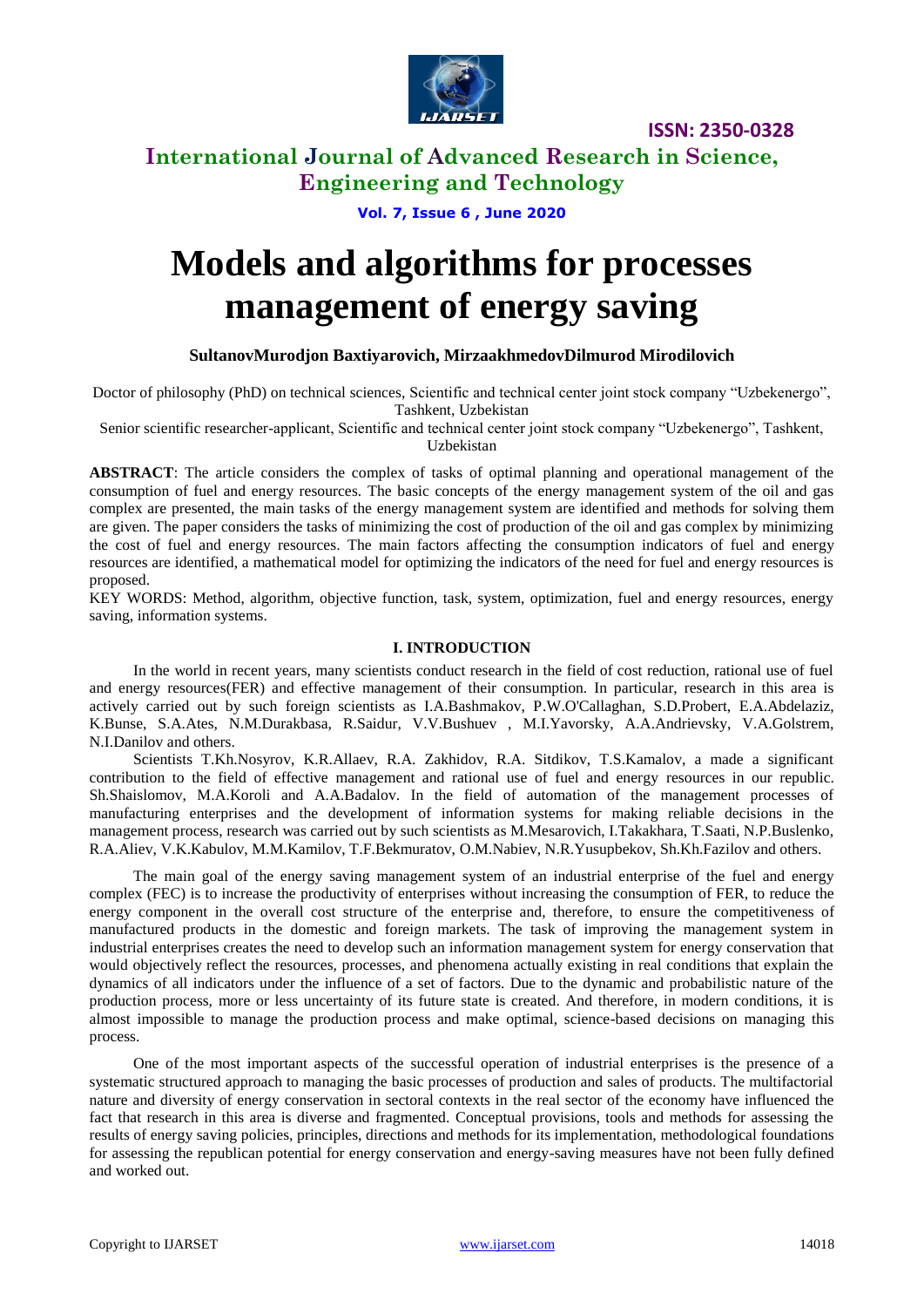

## **International Journal of Advanced Research in Science, Engineering and Technology**

### **Vol. 7, Issue 6 , June 2020**

The main and most effective methods for the optimal solution of the tasks of the energy-saving management system and the efficient use of energy resources are the use by enterprises of an energy-saving information management system [1].

The most important complex tasks in energy management information systems are the tasks of energy planning and calculation of planned consumption of fuel and energy resources. The energy policy of enterprises largely depends on the quality of their long-term, strategic, current and operational energy planning, which are closely related to conducting energy analysis and determining basic criteria. It also depends on energy performance indicators, setting goals, objectives and developing action plans necessary to achieve results on improving energy efficiency in accordance with the energy policy of the enterprise [2].

### **II. STATEMENT OF A PROBLEM**

In general, the main goal of effective energy consumption management of fuel and energy resources is the production of low-cost products and the receipt of high-quality goods with minimal costs. Therefore, in the process of energy planning, the task of calculating the cost of production costs in oil and gas companies was performed using the method of mathematical programming.

The main costs affecting the cost of oil and gas produced in oil and gas companies of the fuel and energy complex are fuel and energy resources, which include electricity, fuel gas, thermal energy, water, steam, gasoline, diesel fuel, kerosene and oil.

Thus, the task of minimizing the costs of fuel and energy resources, affecting the main indicator - the cost of production in the form of mathematical programming tasks, is written as follows:

$$
T(x) = H_1 x_1 + H_2 x_2 + \dots + H_n x_n = \sum_{j=1}^n H_j x_j \to \min
$$
 (1)

under restrictions

$$
\begin{cases} \frac{1}{S_{11}}x_1 + \frac{1}{S_{12}}x_2 + \dots + \frac{1}{S_{1n}}x_n = \sum_{j=1}^n \frac{1}{S_{1j}}x_j \ge Q_1\\ \frac{1}{S_{21}}x_1 + \frac{1}{S_{22}}x_2 + \dots + \frac{1}{S_{2n}}x_n = \sum_{j=1}^n \frac{1}{S_{2j}}x_j \ge Q_2\\ \dots\\ \frac{1}{S_{m1}}x_1 + \frac{1}{S_{m2}}x_2 + \dots + \frac{1}{S_{mn}}x_n = \sum_{j=1}^n \frac{1}{S_{mj}}x_j \ge Q_m \end{cases}
$$

and conditions

$$
x_j \ge 0, Q_i \ge 0 \ \ j = 1,...,n \ \ , \ i = 1,...,m
$$

where  $H_j$  is the cost of the *j*-th fuel and energy resources;  $S_{ij}$  - the specific consumption of the *j*-th fuel and energy resources for the *i*-th product;  $Q_i$ - the volume of the first *i*-th product;  $x_j$ - values of the optimal parameters of the *j*-th fuel and energy resources; *n* is the amount of fuel and energy resources; *m* - the number of products.

#### **III. THE CONCEPT OF THE PROBLEM DECISION**

The algorithm for solving the problem of minimizing the consumption of fuel and energy resources that affect the cost of production, presented as a mathematical programming problem, is as follows [3, 4].

**Step 1.** To solve the problem, we introduce the values of the initial parameters, i.e. *n* is the number of values of the determined parameters and *m* is the number of restrictions.

**Step 2.** It is checked whether the mathematical programming problem is in canonical form. If not, then you need to convert it.

**Step 3.** The initial basis tables are determined. In the basis table, basic variables, independent variables, values of free terms, and coefficients of our objective function are recorded (Table 1).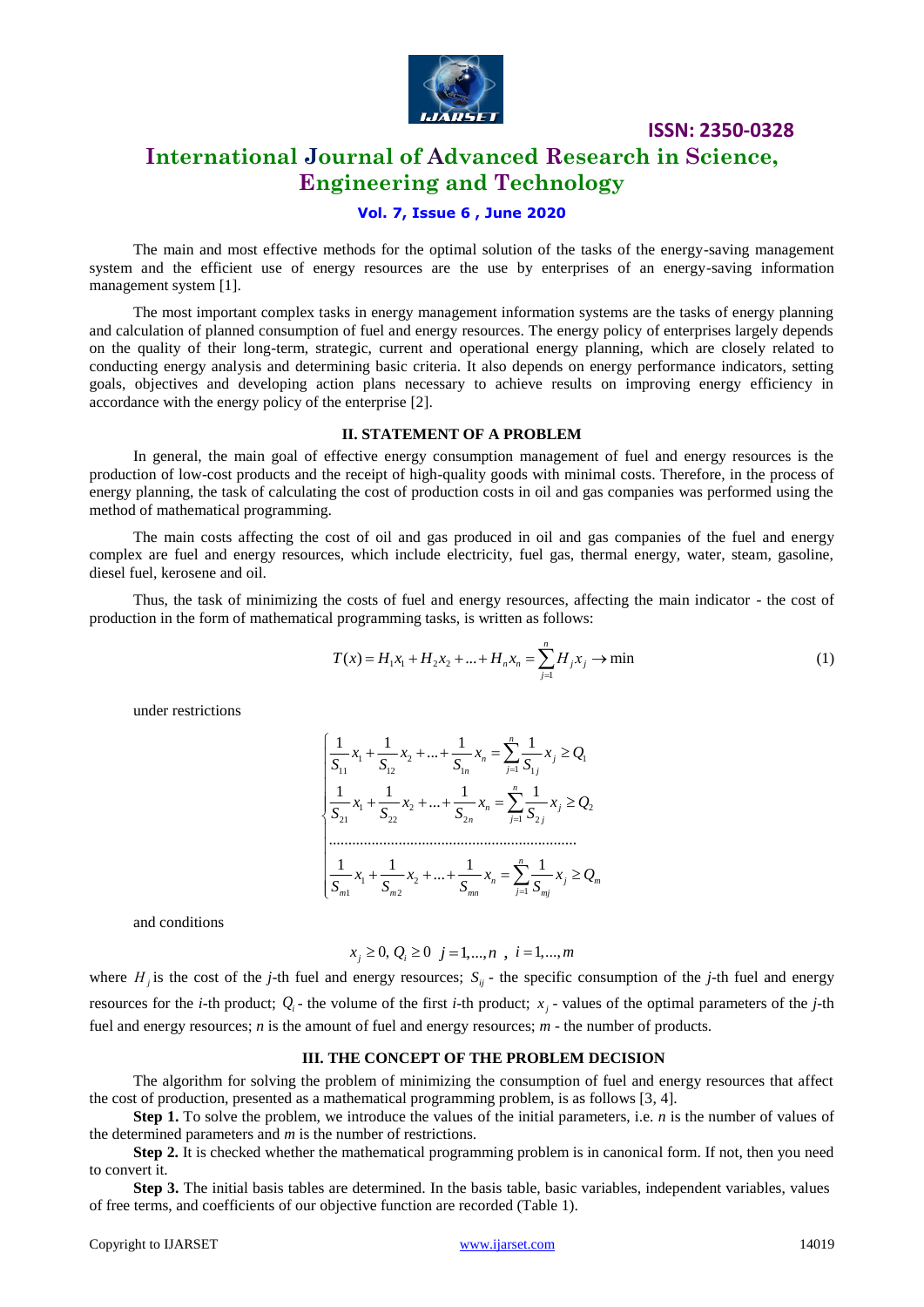

# **International Journal of Advanced Research in Science, Engineering and Technology**

### **Vol. 7, Issue 6 , June 2020**

**Step 4.** The coefficients of the  $H_j$  objective function are checked under the condition  $H_j \le 0$ . If the condition is satisfied, then our problem is solved; otherwise, we proceed to step 5.

**Step 5.** The leading columns of the basis table (a variable introduced into the basis) are determined. The leading column is determined based on the following expression:<br> $x_{column} = \max\{H_j\}, \ j = 1,...,n+m$ 

| $\lambda_{column}$ | $_{n} = \max\{H_{i}\}, \ j = 1, , n + m$ |  |  |
|--------------------|------------------------------------------|--|--|
|--------------------|------------------------------------------|--|--|

### **Table 1**

| Source basis table |                   |                                            |          |                                   |           |          |                    |                 |  |  |
|--------------------|-------------------|--------------------------------------------|----------|-----------------------------------|-----------|----------|--------------------|-----------------|--|--|
|                    |                   |                                            |          |                                   |           |          |                    |                 |  |  |
| <b>Basis</b>       | $x_{1}$           | $x_2$                                      | $\cdots$ | $x_n$                             | $x_{n+1}$ | $\cdots$ | $x$ <sub>n+m</sub> | $\mathcal{Q}_i$ |  |  |
| $x_{n+1}$          | $S'_{11}$         | $\mathbf{C}^{\prime}$<br>$\mathbf{v}_{12}$ | $\cdots$ | $\mathbf{C}^{\prime}$<br>$D_{1n}$ |           | $\cdots$ |                    | ້               |  |  |
| $x_{n+2}$          | $S_{21}^{\prime}$ | $\mathbf{C}$<br>$\mathbf{v}_{22}$          | $\cdots$ | $\mathbf{C}$<br>$\mathbf{v}_{2n}$ |           | $\cdots$ |                    | 22              |  |  |
| $\cdots$           | $\cdots$          | $\cdots$                                   | $\cdots$ | $\cdots$                          | $\cdots$  | $\cdots$ | $\cdots$           | $\cdots$        |  |  |
| $x_{n+m}$          | S'<br>ml          | S'<br>m <sub>2</sub>                       | $\cdots$ | U<br>IJ<br>mn                     |           | $\cdots$ |                    | $\mathcal{L}_m$ |  |  |
| Η                  | $H_1'$            | $H_2^{/}$                                  | $\cdots$ | $H_n'$                            |           | $\cdots$ |                    | 7               |  |  |

When determining the resolving column, the last row of the basis table is scanned and the largest positive element is found in it.

**Step 6.** Values of the leading column are checked based on the condition  $S'_{icolumn} \leq 0$  ( $j = column$ ). If the condition is satisfied, then the objective function is not limited and there is no solution, otherwise, go to step 7.

**Step 7.** The resolving row from the basis table is determined based on the following expression:<br> $\begin{bmatrix} Q_i \\ Q_i \end{bmatrix}$   $i=1 \quad m \quad S'$ 

$$
x_{\text{string}} = \min\left\{\frac{Q_i}{S_{\text{icolumn}}^{'}}\right\}, i = 1, ..., m, S_{\text{icolumn}}^{'} > 0
$$

**Step 8.** The values of the base variables of the basis table are recalculated. The calculation of the values of the variables is carried out according to the following formulas:

$$
Q_{column j}^{+} = Q_{column}^{\prime} / S_{string\,column}^{\prime},
$$
  
\n
$$
S_{column j}^{+} = S_{column j}^{\prime} / S_{string\,column}^{\prime} Q_{i}^{+} = Q_{i}^{\prime} - S_{icolumn}^{\prime} Q_{string}^{\prime} / S_{string\,column}^{\prime}, S_{ij}^{+} = S_{ij}^{\prime} - S_{icolumn}^{\prime} S_{string\,j}^{\prime} / S_{string\,column}^{\prime},
$$
  
\n
$$
H_{j}^{+} = H_{j}^{\prime} - S_{string\,j}^{\prime} H_{column}^{\prime} / S_{string\,column}^{\prime}
$$
 and  $Z^{+} = Z^{\prime} - H_{column}^{\prime} H_{string}^{\prime} / S_{string\,column}^{\prime}$ 

Based on the values of the calculated variables, a new initial basis table is created (Table 2). Then we go to step 4 and again calculate the steps of the 8th from the values of the variables in the new base table.

The indicated actions will continue until the optimal parameters of the given task are determined, i.e. until the conditions in step 4 are met. After determining the values of the optimal parameters, the algorithm ends, and the optimal values are displayed.

| New source basis table |                 |              |          |                      |           |          |           |                                                               |  |  |
|------------------------|-----------------|--------------|----------|----------------------|-----------|----------|-----------|---------------------------------------------------------------|--|--|
| <b>Basis</b>           |                 |              |          |                      |           |          |           |                                                               |  |  |
|                        | $\mathcal{X}_1$ | $x_2$        | $\cdots$ | $x_{n}$              | $x_{n+1}$ | $\cdots$ | $x_{n+m}$ | $\mathcal{Q}_i$                                               |  |  |
| $\boldsymbol{x}_{n+1}$ | $S_{11}^+$      | $S_{12}^+$   | $\cdots$ | $S^+_{1n}$           |           | $\cdots$ | 0         |                                                               |  |  |
| $x_{n+2}$              | $S_{21}^+$      | $S_{22}^{+}$ | $\cdots$ | $S_{2n}^+$           |           | $\cdots$ |           | $\boldsymbol{\mathcal{Q}}_2$                                  |  |  |
| $\cdots$               | $\cdots$        | $\cdots$     | $\cdots$ | $\cdots$             | $\cdots$  | $\cdots$ | $\cdots$  | $\cdots$                                                      |  |  |
| $x_{n+m}$              | $S_{m1}^+$      | $S_{m2}^+$   | $\cdots$ | $S_{\infty}^+$<br>mn |           | $\cdots$ | 0         | $\mathcal{Q}^{\scriptscriptstyle +}_{{\scriptscriptstyle m}}$ |  |  |
| $H_{i}$                | $H_1^+$         | $H_2^+$      | $\cdots$ | $H_n^+$              |           | $\cdots$ |           | $Z^{\scriptscriptstyle +}$                                    |  |  |

**Table 2 New source basis table**